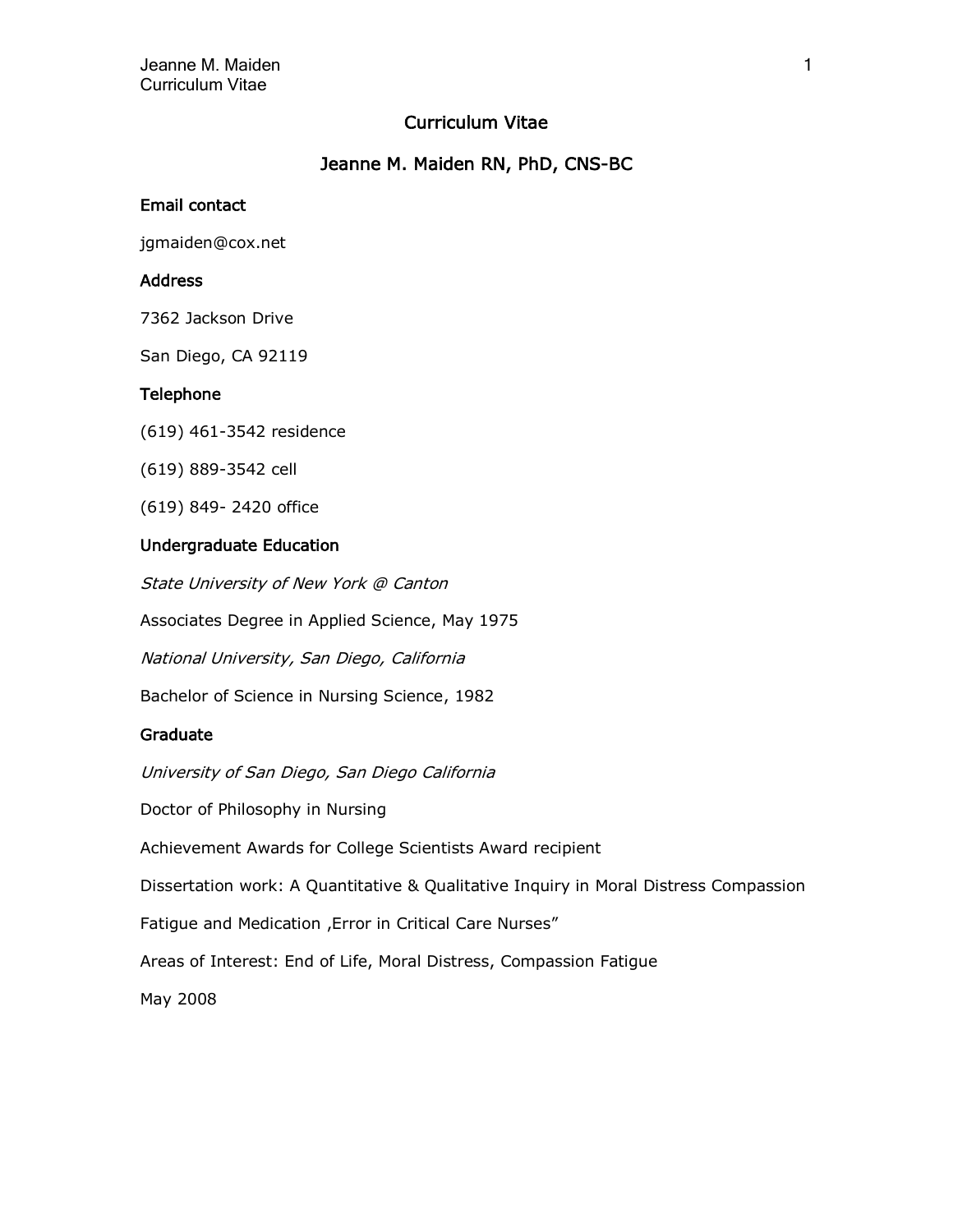San Diego State University

Master of Science in Nursing/ Clinical Nurse Specialist – Critical Care concentration

May 1995

## Nursing License & Specialty Certification

Nursing License

California RN 27476 Active for Registered Nursing

California CNS # 134 Active for Clinical Nurse Specialist

New York, 274112-1, Inactive for the State of New York

## Certifications

Community College Instructor Credential – Subject area: Nursing

Lifelong February 1986

Nurse Educator Certificate Program

University of California, San Diego

June 1986

Adult Critical Care Registered Nurse (CCRN 1983-2006)

Certificate # 20225- current alumni status

End of Life Nursing Education Certificate

Sponsored by City of Hope, November, 2001

Disseminating End of Life Education for Cancer Centers

Sponsored by City of Hope, April 2005

ANCC Clinical Nurse Specialist Certification# 2009012327

### **Positions**

## Point Loma Nazarene University, San Diego, CA

August 2006- Current- Nursing Professor School of Nursing Undergraduate &

Graduate Nursing Programs, Associate Dean & Director for MSN Program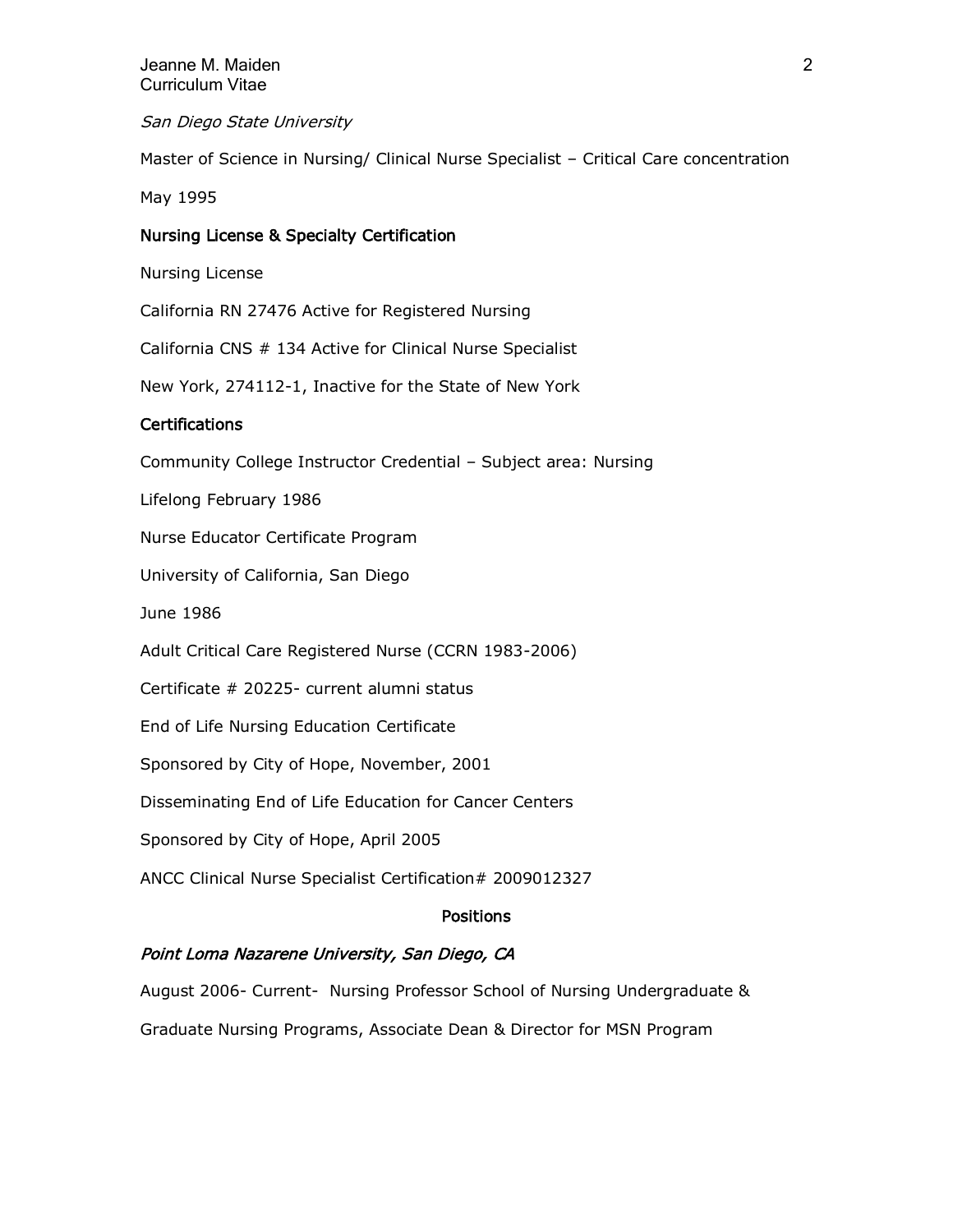Courses taught Pharmacology NSG 270, Adult Health III NSG 341, Senior Leadership Nsg 471, Health Care Policy and Ethics GNSG 603, Teaching Faithfully Specialty GNSG 602, CNS Capstone Project GNSG 611

## Sharp Healthcare, San Diego

2009- current CNS Per diem projects Acute care and Critical Care

## University of California, San Diego Medical Center, San Diego, CA

December, 1999- 2006, Clinical Nurse Specialist, Education Development and

Research

Job responsibilities 1999-2004- Critical Care CNS, The Thornton Hospital, CNS for the

12 bed ICU and 18 bed Intermediate Care Unit.

2004 to present - competency and orientation coordinator, facilitating the formation of clinical practice groups and staff development.

## Tri-City Medical Center, Oceanside CA

October 1995 to December 1999, Professional Development Specialist

Job responsibilities: Education specialist, designing, developing, implementing and evaluating education programs & offerings for licensed and unlicensed staff.

## Sharp Health Care, Grossmont, San Diego, California

November 1979 to October 1995

Job responsibilities: Surgical Intensive Care Unit, Staff Clinical Nurse III

Relief Clinical Nurse Specialist.

### Other Positions

San Diego State University, San Diego, California, 2002

Lecturer for Nursing 751- Advanced Nursing Practice: Acute /Critical Care Theory and Technology- pulmonary expert.

San Diego State University, San Diego, California, 2002, Adjunct Clinical Professor in

the School of Nursing

Advance Practice Nursing of Adults and the Elderly graduate program preceptor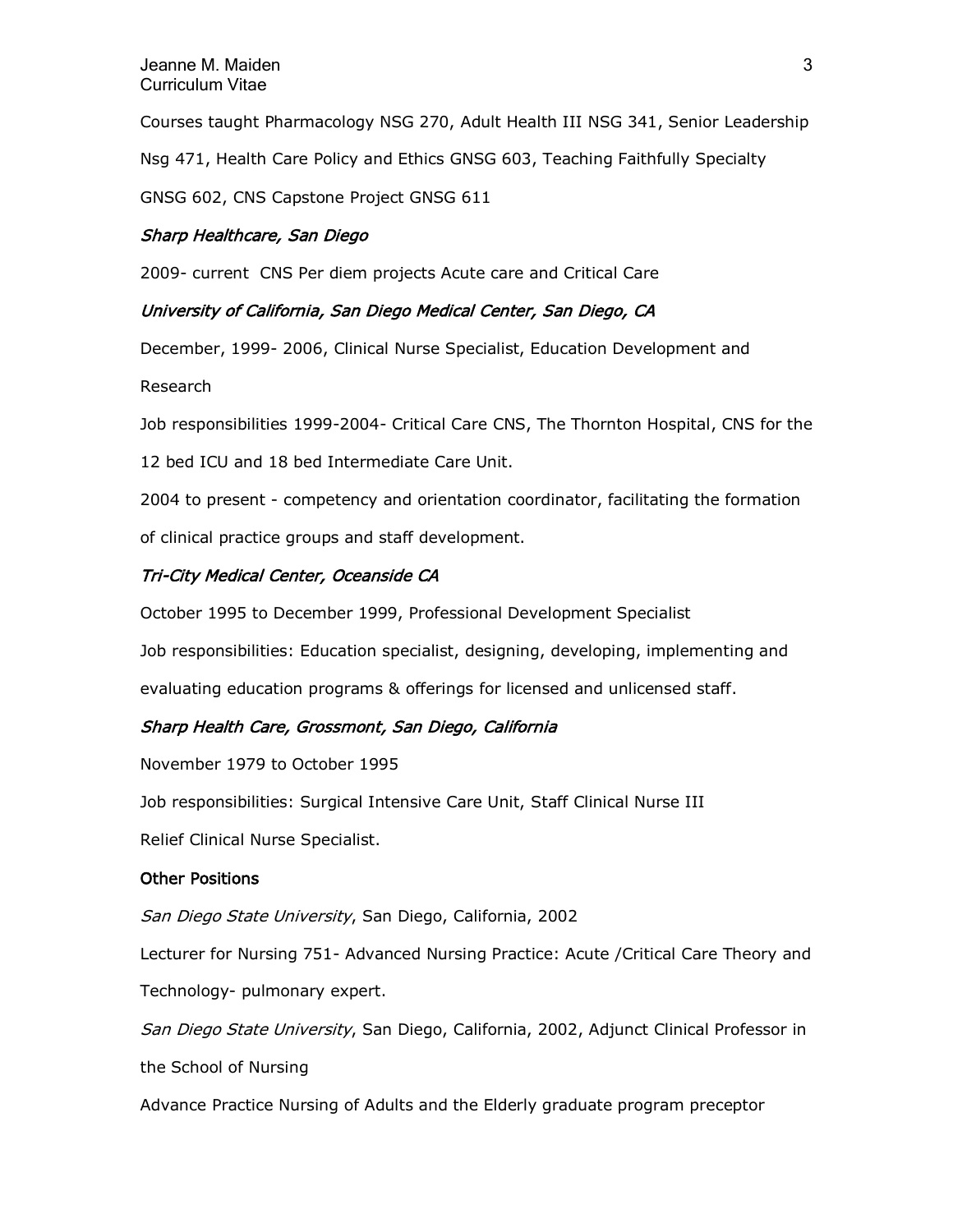University of Phoenix, San Diego California, 2000

Undergraduate Nursing Program- Pathophysiology Instructor

Grossmont Community College, San Diego, California, 1989

Primary Instructor for Critical Care Nursing Program

### Invited Professional Presentations

Sigma Theta Tau International Evidence Based Research Conference -July 2009 "A Quantitative & Qualitative Inquiry in Moral Distress Compassion Fatigue and Medication, Error in Critical Care Nurses" Sigma Theta Tau Odyssey Research Conference podium presentation- 2008

Nursing Education Concepts International presentation-

Advanced EKG Analysis, Paris France, November 2006 Western Institute of Nursing Research Poster display, "Moral Distress, Compassion Fatigue and Critical Care Nursing, April, 2006 & 2008 University of California, San Diego, Biomedical Ethics Committee Grand Rounds, March 2006. Topic: Moral Distress, Compassion Fatigue and Critical Care Nurses. Point Loma Nazarene University, San Diego, California, 2006 February 2006. Topic: The CNS Role in End of Life Care. University of California, San Diego, Critical Care Summer Sessions July 2005. Topic: End of Life in Critical Care: Strange Bedfellows. End of Life Nursing Education Consortium, Scripps Memorial Hospital April 21, 2005. Topic: Ethical & Legal Issues. University of California, San Diego, Critical Care Summer Sessions July 2004. Topic: Dealing with Grief in Critical Care. University of California, San Diego, Critical Care Summer Sessions July 2002. Topic: Panel presenter, Family Presence during Cardiopulmonary Resuscitation. American Association of Critical Care Nursing- San Diego chapter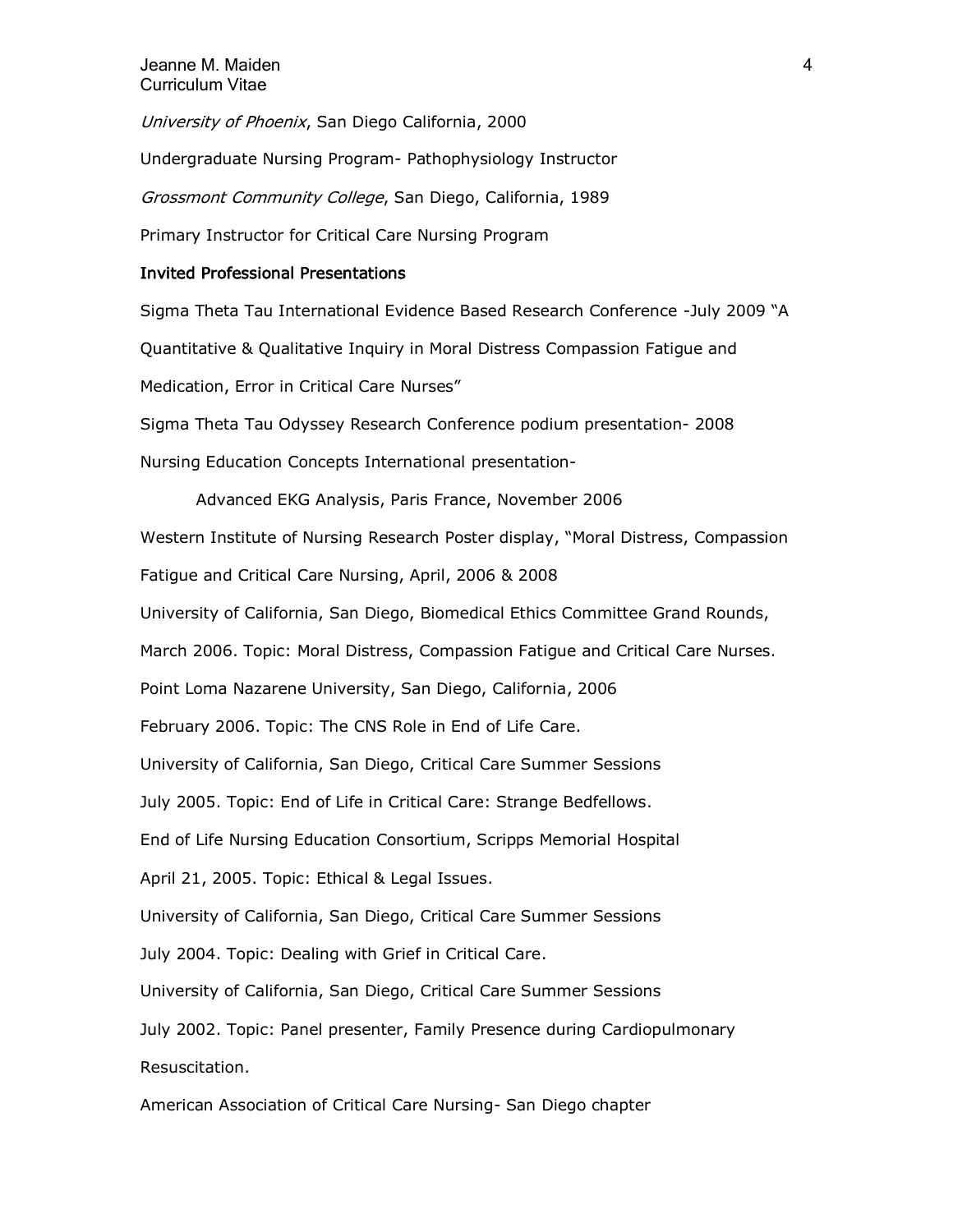### Jeanne M. Maiden 5 Curriculum Vitae

1999-2004. Critical Care Intern Program guest lecturer, Topics: Pulmonary Diagnostics & Disorders, Psychosocial, Ethics and End of Life.

### Professional Memberships

American Association of Critical care Nurses # 212167, 1989- present.

American Association of Critical Care Nurses Local San Diego Chapter.

Sigma Theta Tau- Zeta- Mu chapter at Large

Hospice and Palliative Care Nurses Association # 29627, 2005- present.

National Association of Clinical Nurse Specialists # 6525, 2006- present.

## Other Professional Activities

Text Reviewer for Ethical Dilemmas & Nursing Practice (2010) Pearson Publishers.

Ethics and End of Life Annual Seminar planner & coordinator in conjunction with

University of California, San Diego & San Diego Hospice and Palliative Care 2004-

present.

American Association of Critical Care Nurses, Novice Critical Care Nurses Advisory

Team, 2002.

American Association of Critical Care Nurses, Continuing Education Articles Review

Panel, 2002.

University of California, San Diego, California, Health & Medical Professions Mentor,

2002-2003

American Association of Critical Care Nurses CCRN Exam Development Committee FY

98- 99, FY 2000.

American Association of Critical care Nurses CCRN Exam Item Writer, 1997

### Publications

Dimensions in Critical Care Nursing, "Moral Distress, Compassion Fatigue, and Perceptions about Medication Errors In Certified Critical Care Nurses" 2011 In Press.

Nursing 2010 Critical Care, "Is your work environment healthy". Vol 5 (2) p 32.

Abbey Press Care Notes "The Simple Gift of Presence" 2008.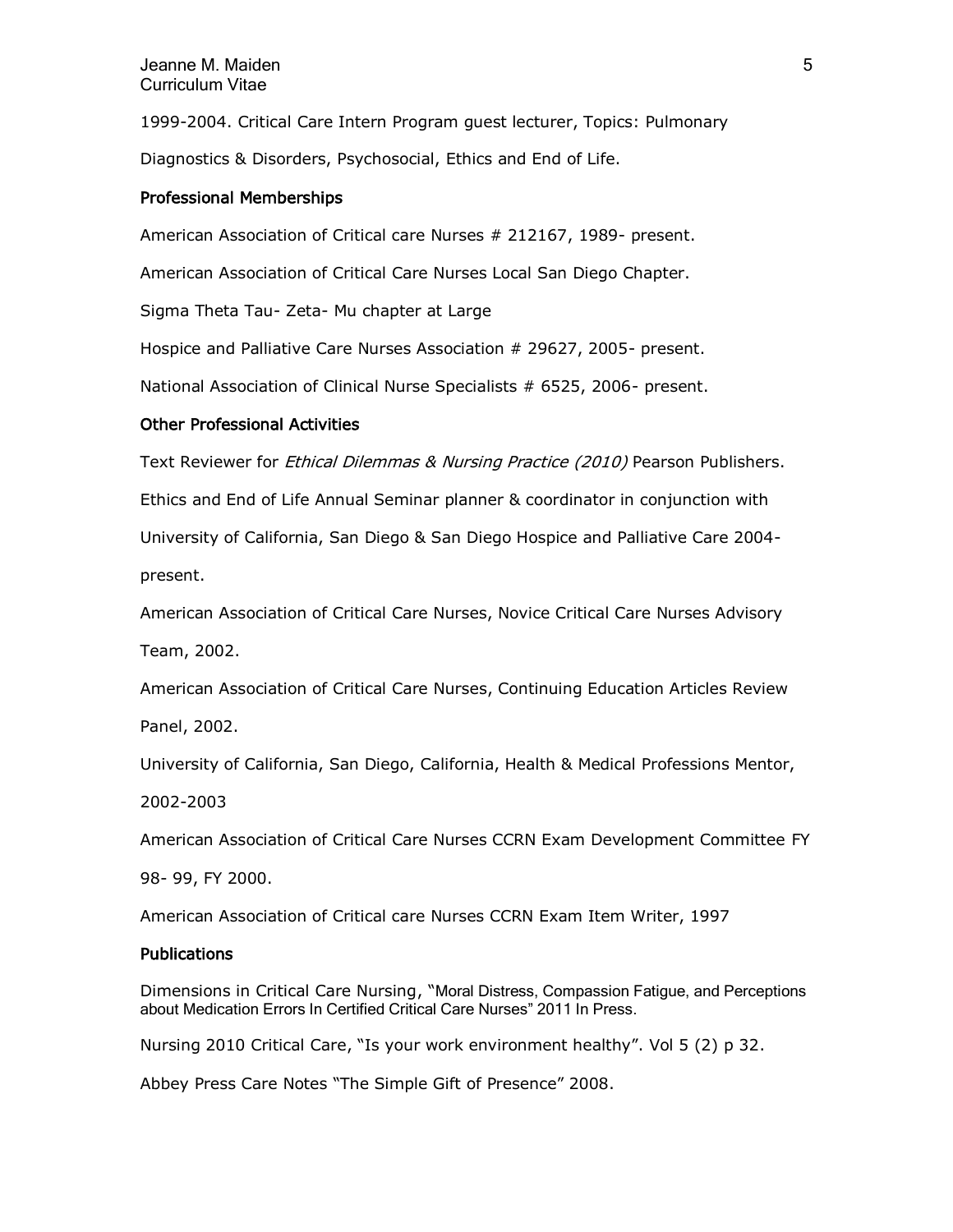### Jeanne M. Maiden 6 Curriculum Vitae

Nursing 2008 Critical Care- Editorial Board and author for Pearls in Palliation Feature bimonthly journal

"Adhering to end of life decisions". Vol 3(4) p 56.

"It's a matter of time". Vol3 (3) p 56.

Nursing 2007 Critical Care " Ongoing communication needed". Vol 2(6) p 56.

Nursing 2006 Critical Care "DNR & ICU= appropriate care?" Vol 1 (6) p 64.

"Encourage advance directives". Vol 1 (6) p 64.

Maiden, J. (2002). Pulmonary Diagnostic Procedures. In Urden, L., Stacy, K.,

Lough, M. (Eds) Thelan's Critical Care Nursing Diagnosis and Management. St Louis, Missouri: Mosby.

Author of Pulmonary diagnostics chapter for 1998, 2002, 2006 & 2008 editions

Stacy, K, Maiden, J. (2000). Pulmonary Assessment and Diagnostics Procedures. In Urden, L., Stacy, K. (Eds) Priorities in Critical Care Nursing.

Co-author with K. Stacy MS, CNS, CCRN- editions 3, 4, 5, 6

Grif- Alspach, J. (1999). CORE Curriculum Review Study Disc for Critical Care

Nursing, Gastrointestinal, shock item writer.

Book reviewer: American Association of Critical Care Nurses, January 2003 Romer, A. Heller, K., Weissman, D, Solomon, M. (Eds.) (2002). *Innovations in End* of Life Care, Practical Strategies & International Perspectives. Larchmont, NY: Mary Ann Liebert, Inc.

#### Awards Received

Sigma Theta Tau Research Award 2008 Zeta-Mu Chapter t Large

Southern California Pain Initiative Champion Awardee, 2005

University of California, San Diego, Marguerite Jackson Award for Professional

Nursing Excellence, 2004

University of California, San Diego, Award for Excellence in Nursing Leadership 2003